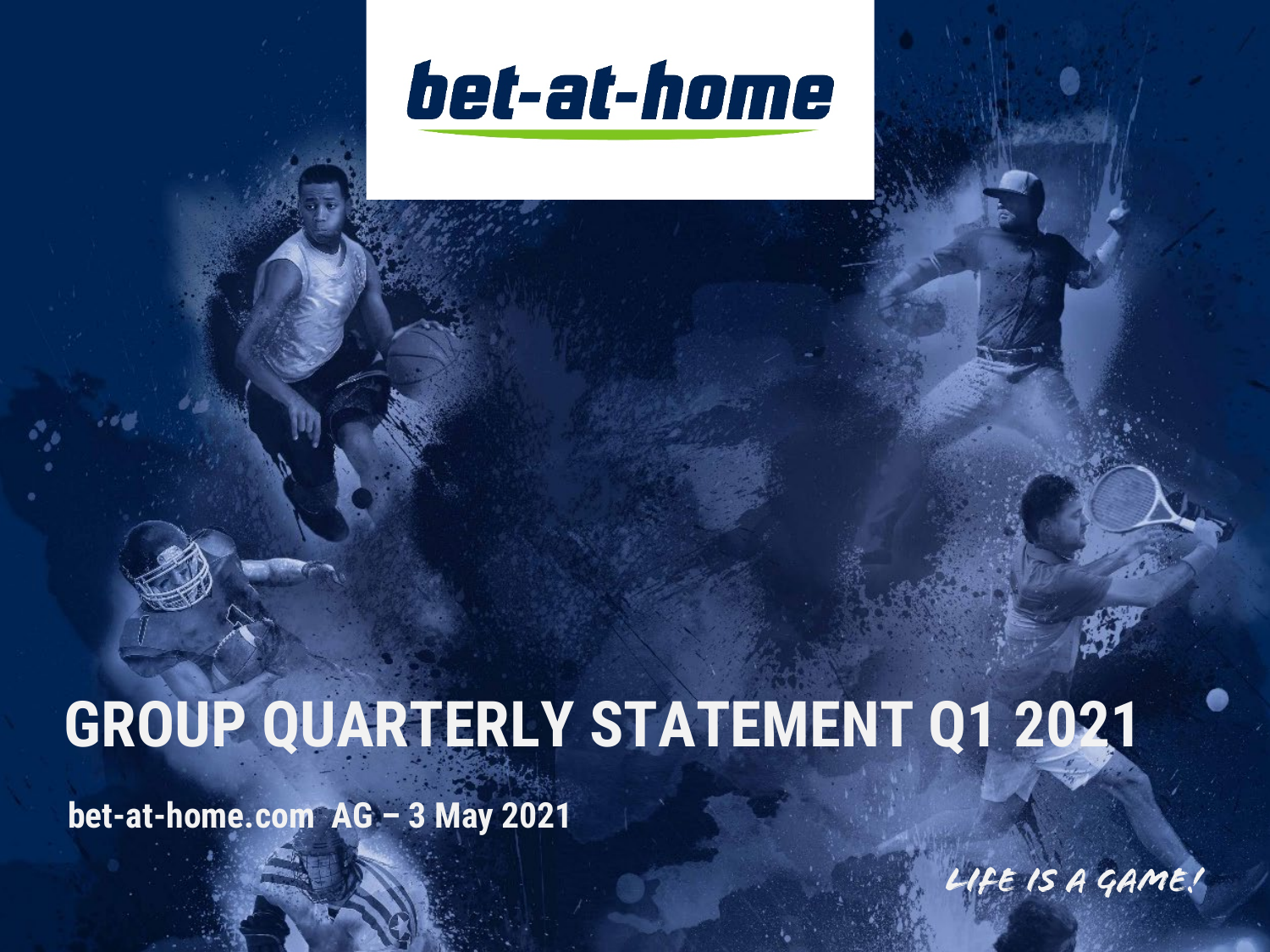### **REPORT BY THE MANAGEMENT BOARD**



### **Dear ladies and gentlemen, dear shareholders,**

In addition to the award of national sports betting licenses in the core market of Germany, the new Interstate Gambling Treaty which enters into force in mid-2021 will also mark a significant step toward liberalization in the online gaming segment. Accordingly, a national licensing system is also envisaged for online slots in addition to the sports betting product for the first time from July 1, 2021. In addition, it will be possible to open up the market for classic online casino games such as roulette and blackjack at the level of the federal states from this date.

Although the implementation of the conditions of a transitional phase since the fourth quarter of 2020 have led to significant revenue losses in the online casino segment within the bet-at-home.com AG Group, the significantly increased legal certainty and the ability to plan the future development of bet-at-home as an established provider with a high profile in the core market of Germany outweigh this. Under the conditions of the current transitional phase, bet-at-home has also managed a successful start to the year under new circumstances in the first quarter of 2021. Taking into account the loss of significant revenue shares in the online gaming segment in the core market of Germany, gross betting and gaming revenue of EUR 30.5 million was generated in the first quarter of 2021. EBITDA amounted to EUR 6.9 million. In addition, the bet-at-home.com AG Group was able to increase both cash and cash equivalents and short-term time deposits to EUR 59.4 million as of the end of March 2021, as well as raise the equity ratio to 55.1% (December 31, 2020: 53.5%).

We would like to thank all those who have helped bet-at-home to make this successful start to the financial year 2021, first and foremost our employees. We would also like to thank our shareholders for the trust they have placed in us.

**Franz Ömer CEO Michael Quatember CEO**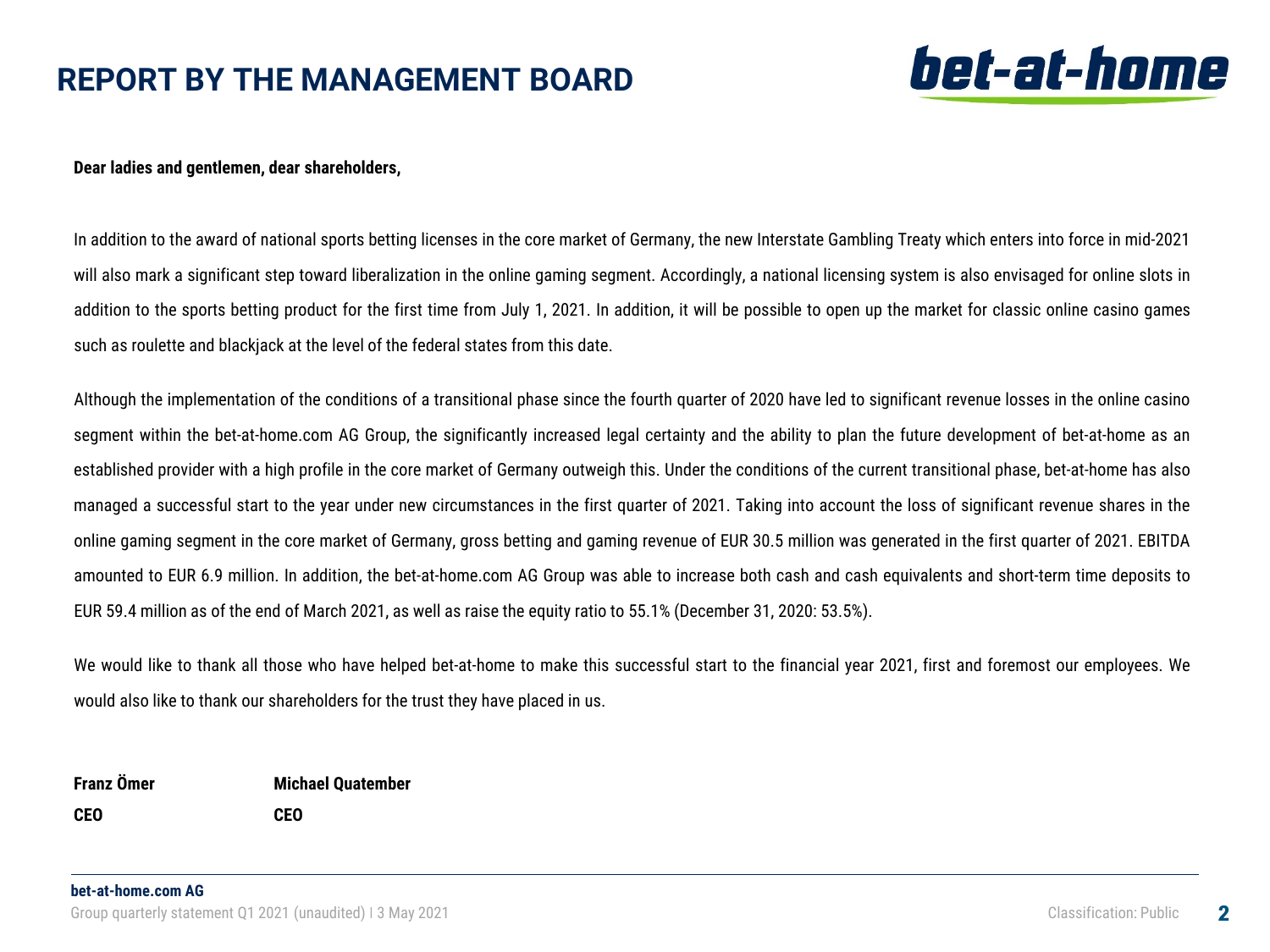# bet-at-home

### **Development of betting and gaming revenue in the first quarter 2021**



- In addition to the awarding of national sports betting licenses in the core market of Germany, which has already taken place, the new State Treaty on Gaming which enters in force on July 1, 2021 also provides for a national licensing system for online slots for the first time.
- Since the fourth quarter of 2020, a transitional regulation has come into force, under which those gaming providers will remain exempt from enforcement measures and sanctions who comply with the licensing requirements for online casinos imposed in the future as of this date.
- Although the implementation of these requirements lead to significant revenue losses in the online casino segment within the bet-at-home.com AG Group, the significantly increased legal certainty and the ability to plan the future development of bet-at-home in Germany outweigh.
- Gross betting and gaming revenue in the first quarter of 2021 amounts to EUR 30.5 million and is thus 5.5% below the previous year's figure (Q1 2020: EUR 32.2 million).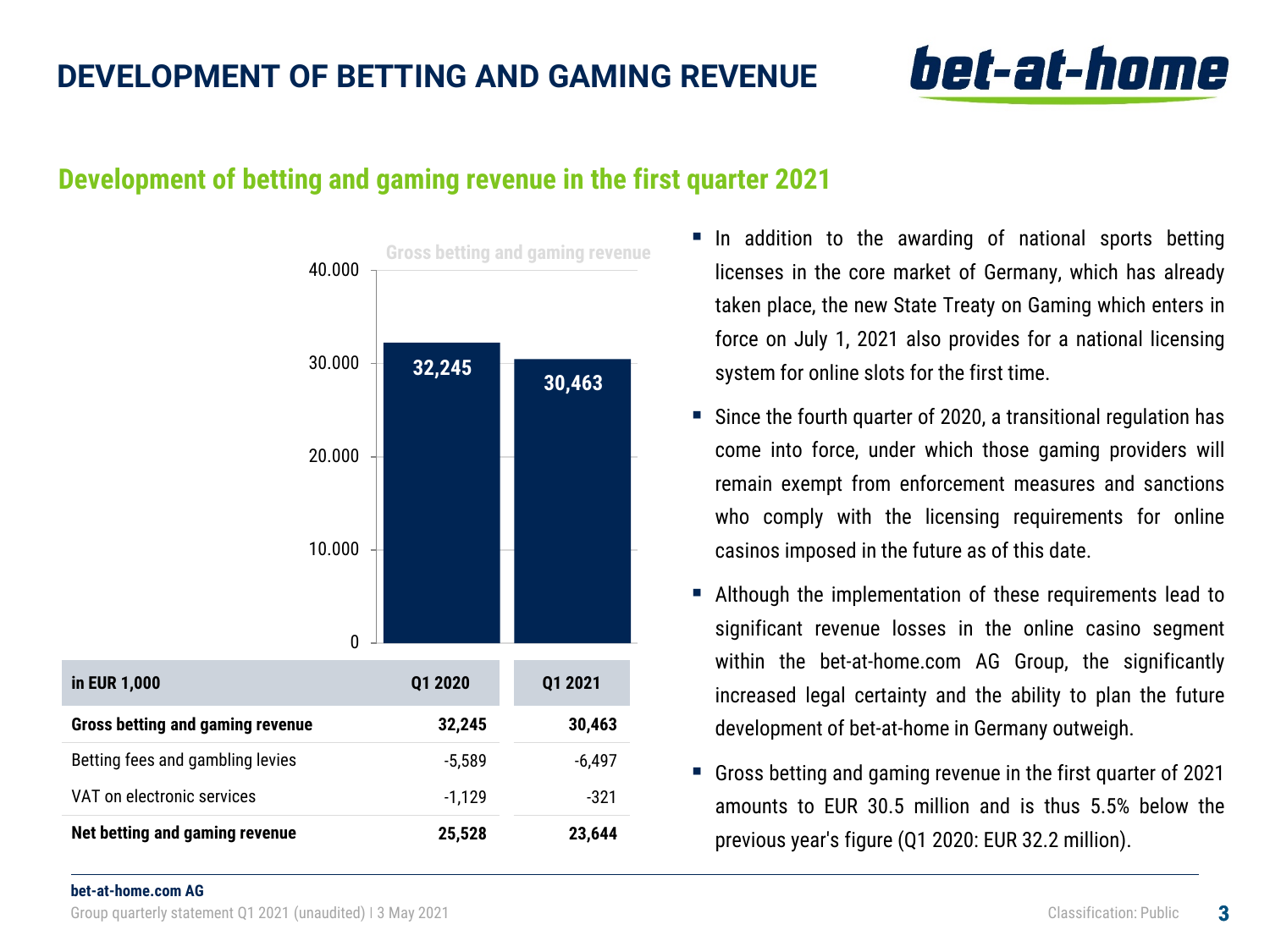

### **Segment reporting**

| 01/01-31/03/2021   in EUR 1,000  | <b>Online sports betting</b> | Online gaming* | <b>Total</b> |
|----------------------------------|------------------------------|----------------|--------------|
| <b>Betting and gaming volume</b> | 138,998                      | 376,216        | 515,214      |
| Paid out winnings                | $-121,817$                   | $-362,934$     | $-484,751$   |
| Gross betting and gaming revenue | 17,181                       | 13,282         | 30,463       |
| Betting fees and gambling levies | $-3,418$                     | $-3.080$       | $-6,497$     |
| VAT on electronic services       | $-10$                        | $-311$         | -321         |
| Net betting and gaming revenue   | 13,753                       | 9,891          | 23,644       |

| 01/01-31/03/2020   in EUR 1,000         | <b>Online sports betting</b> | Online gaming $*$ | <b>Total</b> |
|-----------------------------------------|------------------------------|-------------------|--------------|
| <b>Betting and gaming volume</b>        | 114,427                      | 563,412           | 677,839      |
| Paid out winnings                       | $-100,747$                   | $-544.847$        | $-645,594$   |
| <b>Gross betting and gaming revenue</b> | 13,680                       | 18,565            | 32,245       |
| Betting fees and gambling levies        | $-2,378$                     | $-3.210$          | $-5,589$     |
| VAT on electronic services              | $-57$                        | $-1.072$          | $-1,129$     |
| Net betting and gaming revenue          | 11,245                       | 14,283            | 25,528       |

\* includes casino, live casino, vegas games, poker and virtual sports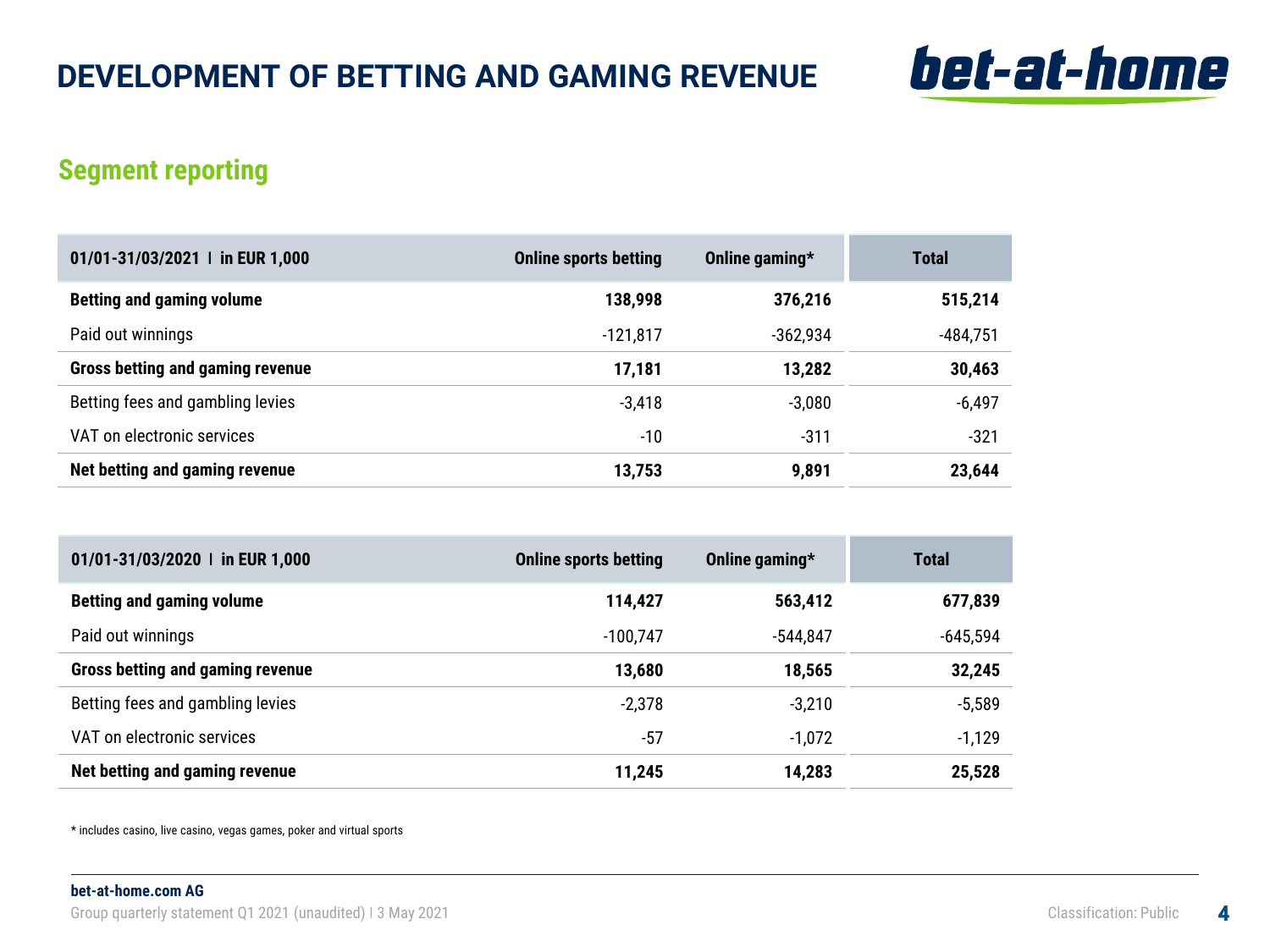### **DEVELOPMENT OF MARKETING EXPENSES**

# bet-at-home

### **Investments in brand awareness in the first quarter of 2021**



- At EUR 7.4 million, marketing expenses in the first quarter of 2021 will be higher than in the same period of the previous year (Q1 2020: EUR 6.6 million) due to increased advertising and sponsoring activities.
- In the course of the upcoming European Football Championship from mid-June to mid-July 2021, bet-at-home will set the marketing focus of the financial year on the second quarter of 2021.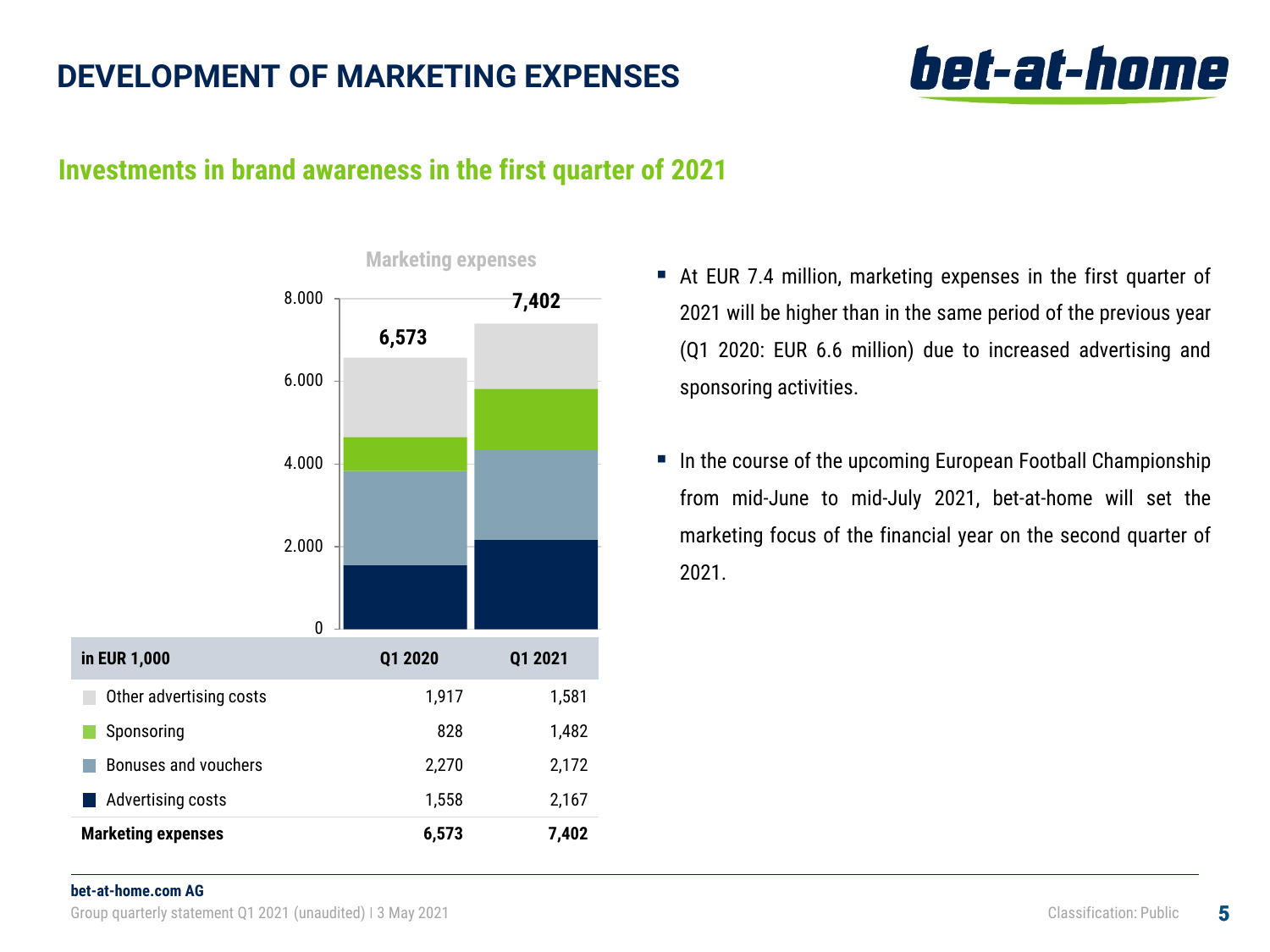## **DEVELOPMENT OF EARNINGS**



### **Earnings development in the first quarter of 2021**



- Corresponding to the regulatory-induced decline in revenues in Germany, other operating expenses in particular were successfully reduced to EUR 4.7 million (Q1 2020: EUR 5.2 million).
- EBITDA in the first quarter of 2021 is EUR 6.9 million (Q1 2020: EUR 9.0 million).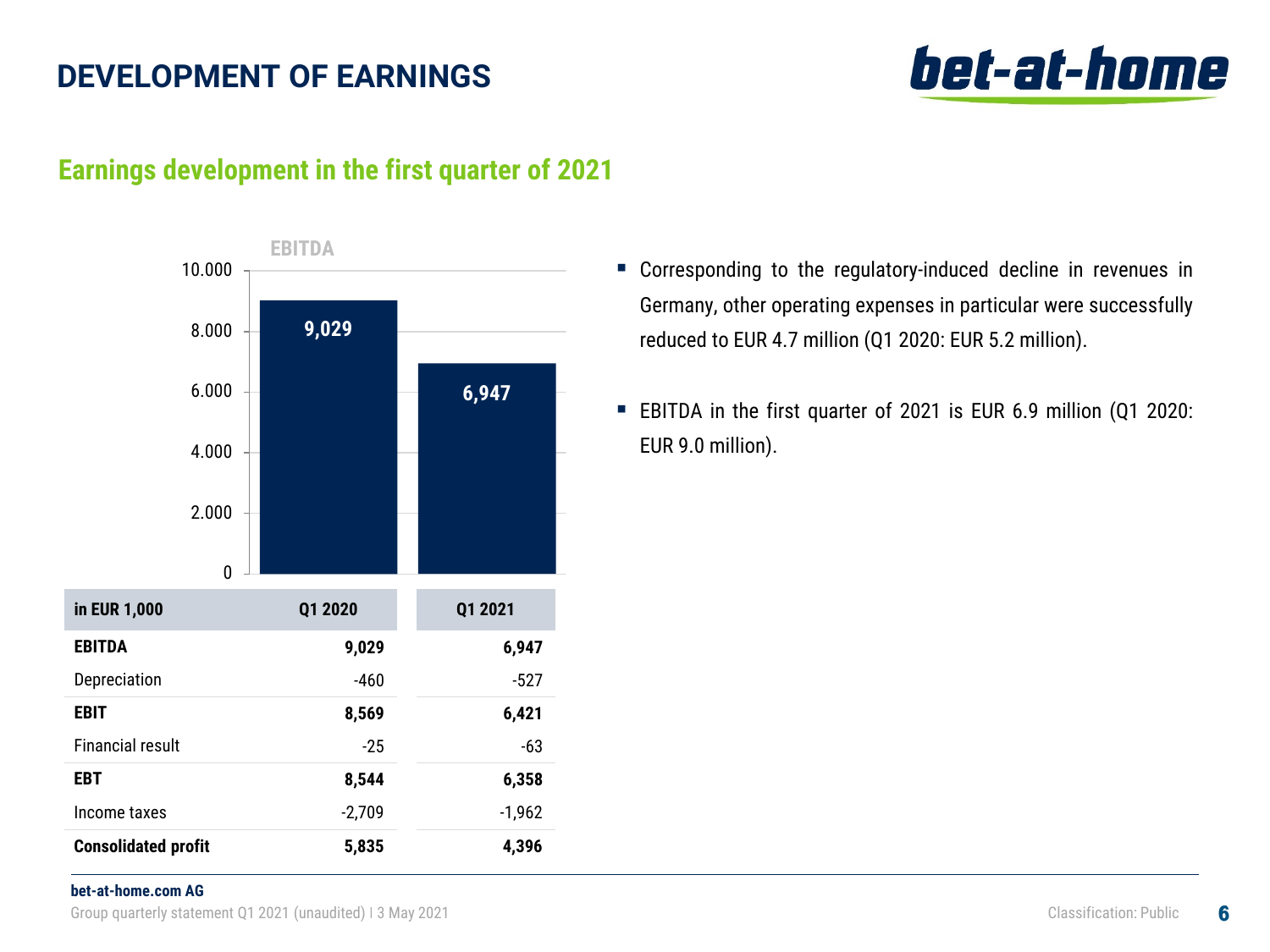### **STABLE ASSET AND CAPITAL STRUCTURE**

# bet-at-home

### **Development of cash & cash equivalents and group equity**

|                                  | 70.000 |            | 59,354     |
|----------------------------------|--------|------------|------------|
|                                  | 60.000 | 56,807     |            |
|                                  | 50.000 |            |            |
|                                  | 40.000 |            |            |
|                                  | 30.000 |            |            |
|                                  | 20.000 |            |            |
|                                  | 10.000 |            |            |
|                                  | 0      |            |            |
|                                  |        |            |            |
| in EUR 1,000                     |        | 31/12/2020 | 31/03/2021 |
| Short-term fixed deposits        |        | 5,000      | 5,000      |
| Liquid funds                     |        | 51,807     | 54,354     |
| <b>Cash and cash equivalents</b> |        | 56,807     | 59,354     |
| in EUR 1,000                     |        | 31/12/2020 | 31/03/2021 |
| Share capital                    |        | 7,018      | 7,018      |
| Capital reserves                 |        | 7,366      | 7,366      |
| Total comprehensive income       |        | 36,509     | 40,905     |

- As a result of the contribution to earnings made in the current reporting period, Group equity increased to EUR 55.3 million as of 31 March 2021 (31/12/2020: EUR 50.9 million), resulting in a consolidated equity ratio of 55.1% (31/12/2020: 53.5%).
- The bet-at-home.com AG Group also held liquid assets and shortterm time deposits in the amount of EUR 59.4 million as of 31 March 2021 (31/12/2020: EUR 56.8 million).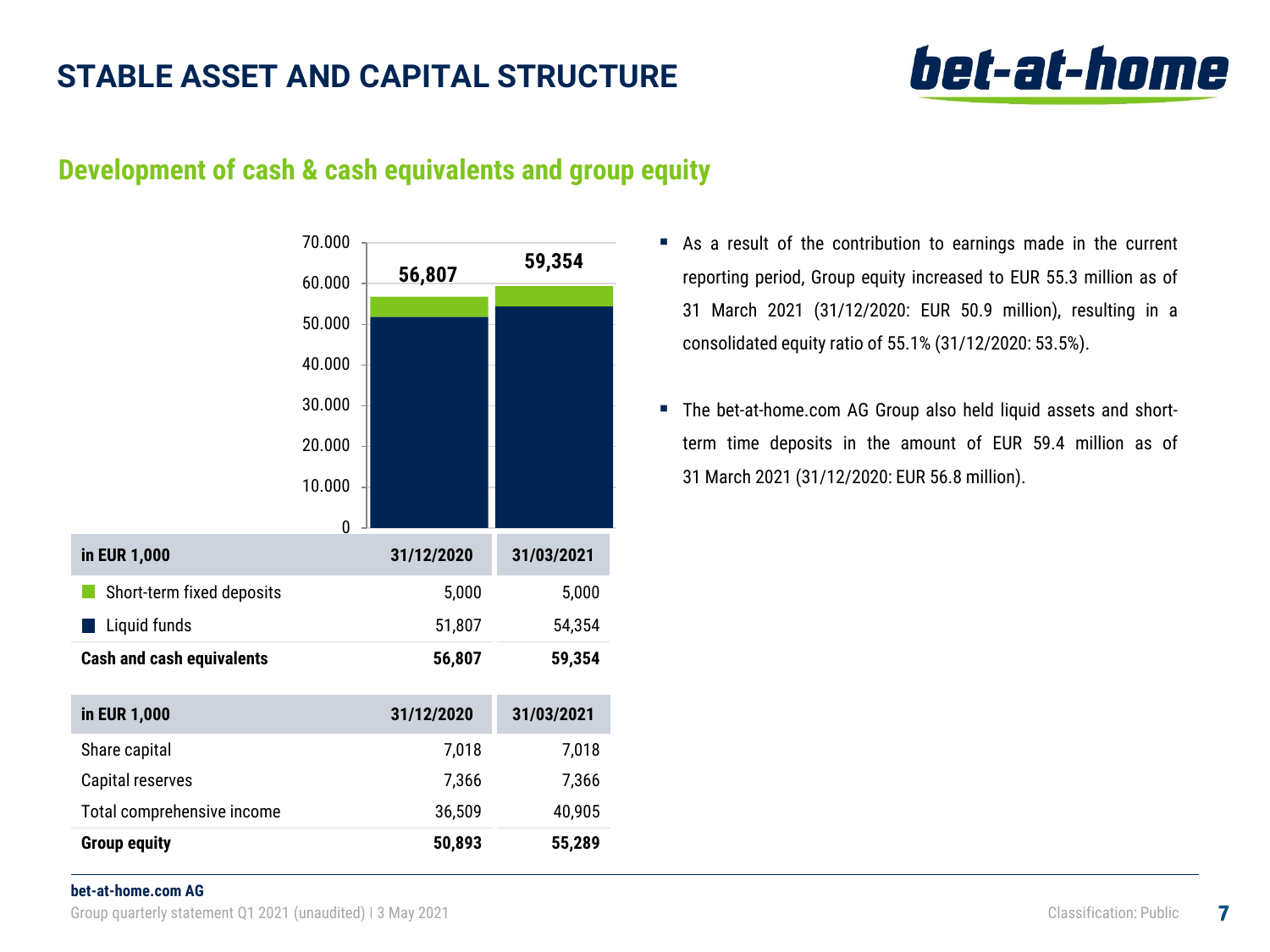### **THE SHARE**

bet-at-home

### **Performance compared to the DAX and SDAX**



### **CHARACTERISTICS**

| ISIN             | DE000A0DNAY5   |
|------------------|----------------|
| Stock exchange   | Frankfurt      |
| Market segment   | Prime Standard |
| Number of shares | 7,018,000      |

### **FUNDAMENTALS 31/03/2021**

| Market capitalisation   | EUR 321.1 million |
|-------------------------|-------------------|
| Cash & cash equivalents | EUR 59.4 million  |
| Enterprise Value*       | EUR 261.7 million |

\*) Enterprise Value = market capitalisation – cash & cash equivalents

### **SHAREHOLDER STRUCTURE**

| <b>Betclic Everest SAS</b> | 53.90% |
|----------------------------|--------|
| Freefloat                  | 45.10% |
| Management                 | 1.00%  |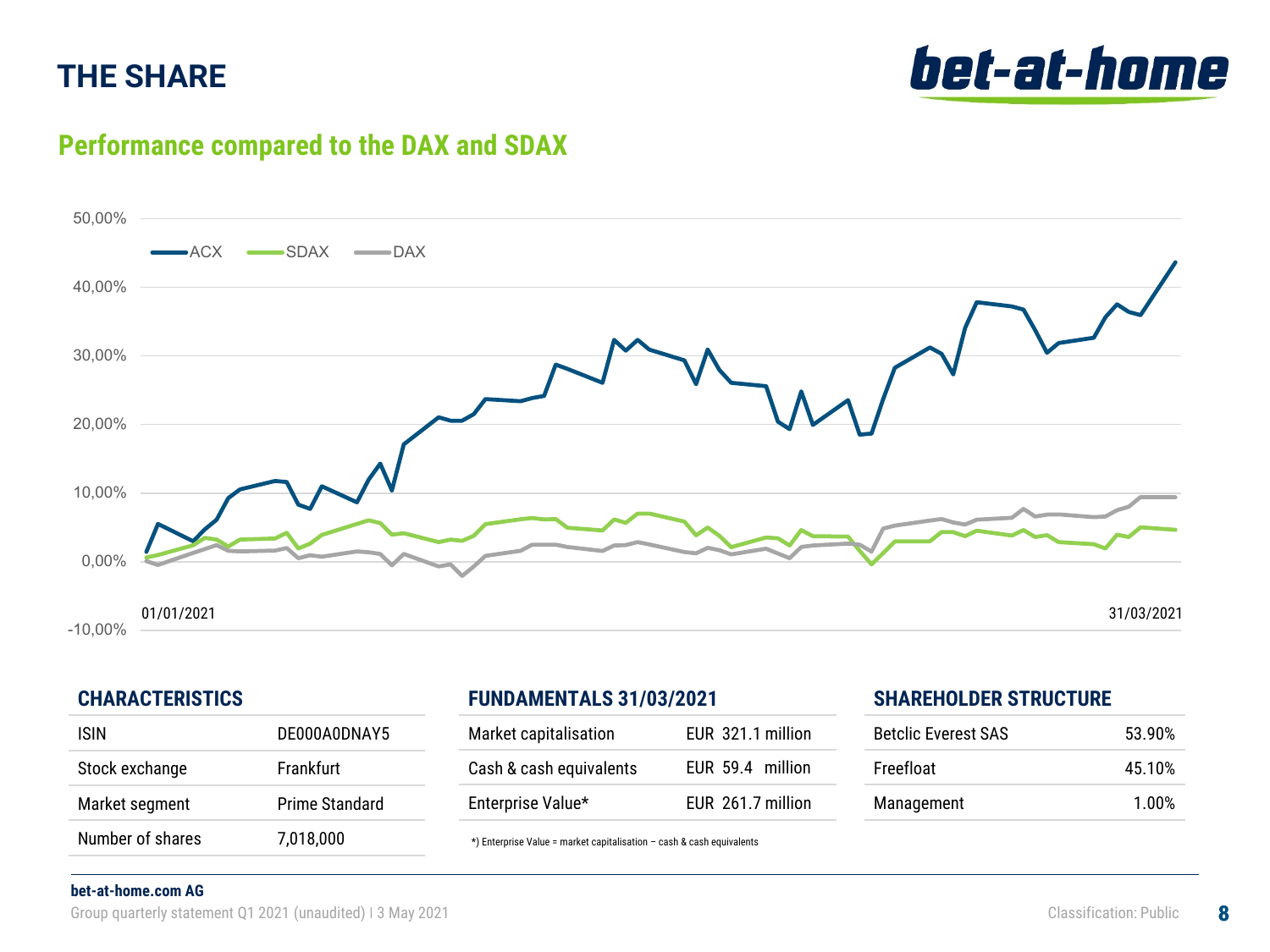



### **Guidance Financial Year 2021**

From the current perspective, the Management Board still expects a **gross betting and gaming revenue** between **EUR 106 million and EUR 118 million** in the financial year 2021.

Furthermore, the Management Board still expects **EBITDA** to amount between **EUR 18 million and EUR 22 million** for the financial year 2021.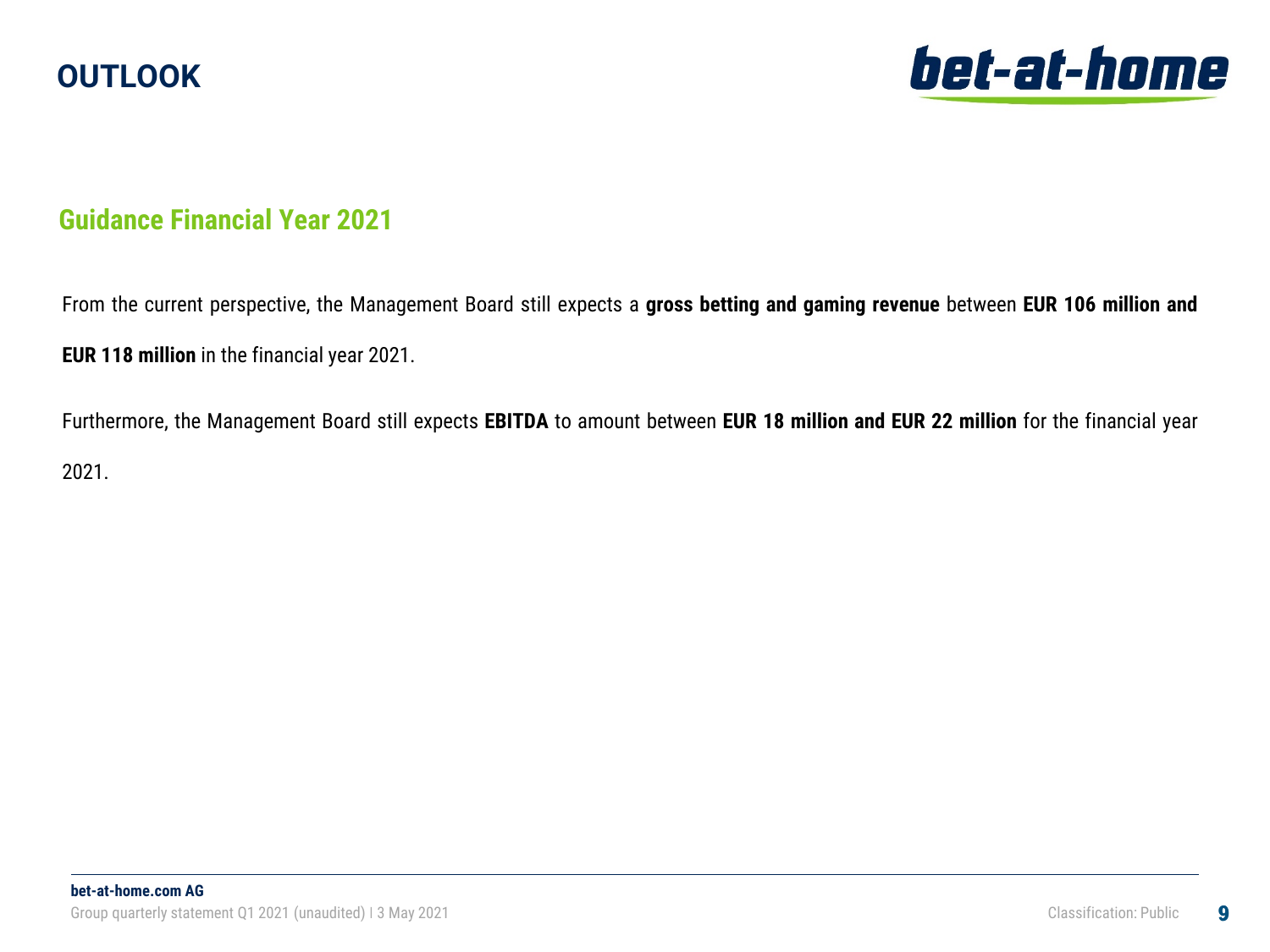### **INVESTOR RELATIONS**





**Klaus Fahrnberger**

Head of Investor Relations

+49 211 179 34 770

ir@bet-at-home.com

www.bet-at-home.ag

| <b>FINANCIAL CALENDAR 2021</b> |                                    |  |
|--------------------------------|------------------------------------|--|
| 18/05/2021                     | <b>Annual General Meeting 2021</b> |  |
| 02/08/2021                     | Interim Report January-June 2021   |  |
| 06/09/2021                     | Interim Financial Report 2021      |  |
| 08/11/2021                     | Quarterly Statement Q1-Q3 2021     |  |
| 07/03/2022                     | <b>Full Year Results 2021</b>      |  |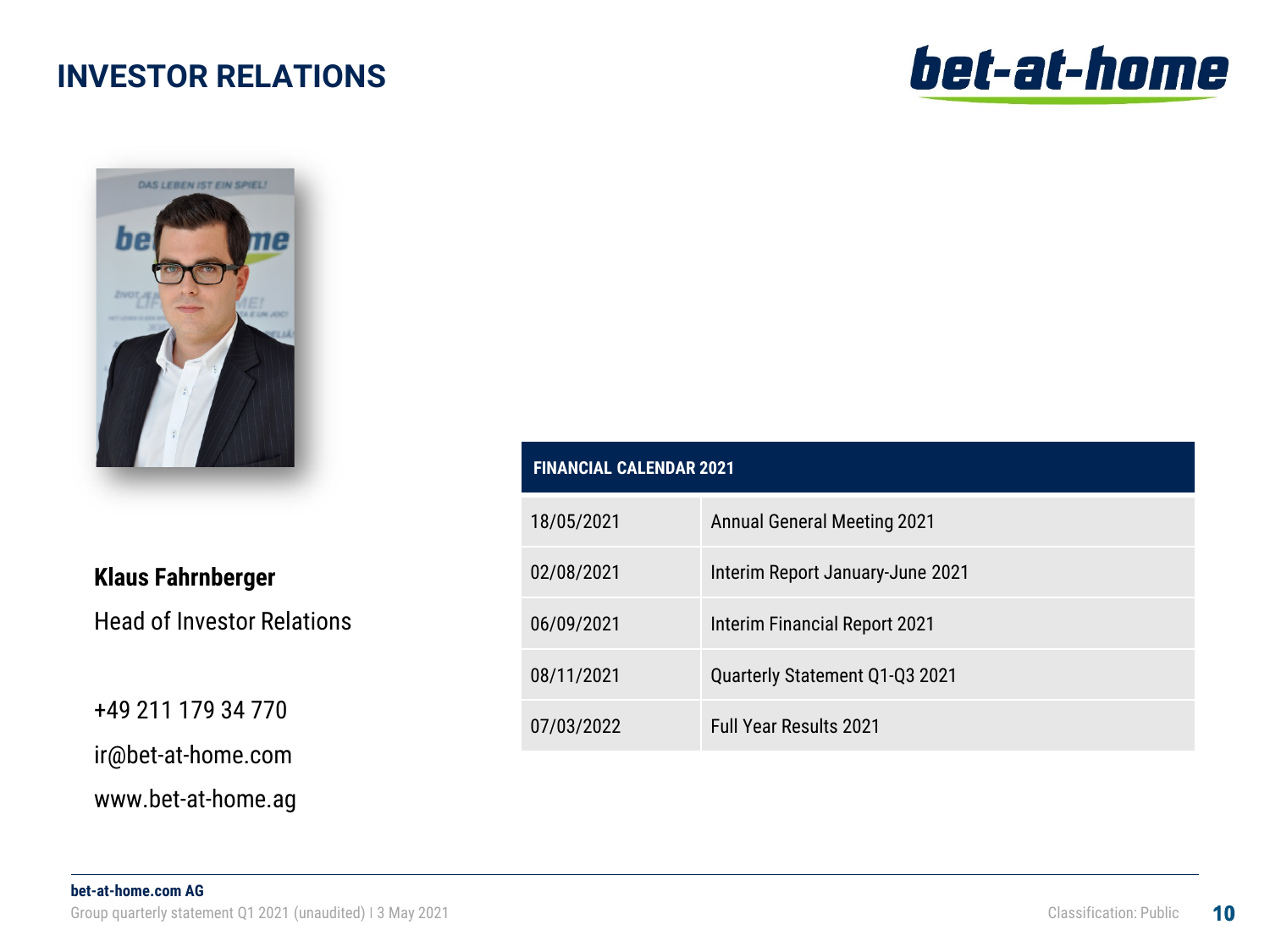# **Appendix**

# **Consolidated Financial Statements Q1 2021**

 $G$ roup  $G$  and  $G$   $\mathcal{L}$   $\mathcal{L}$   $\mathcal{L}$   $\mathcal{L}$   $\mathcal{L}$   $\mathcal{L}$   $\mathcal{L}$   $\mathcal{L}$   $\mathcal{L}$   $\mathcal{L}$   $\mathcal{L}$   $\mathcal{L}$   $\mathcal{L}$   $\mathcal{L}$   $\mathcal{L}$   $\mathcal{L}$   $\mathcal{L}$   $\mathcal{L}$   $\mathcal{L}$   $\mathcal{L}$   $\mathcal{L}$   $\mathcal{L}$   $\math$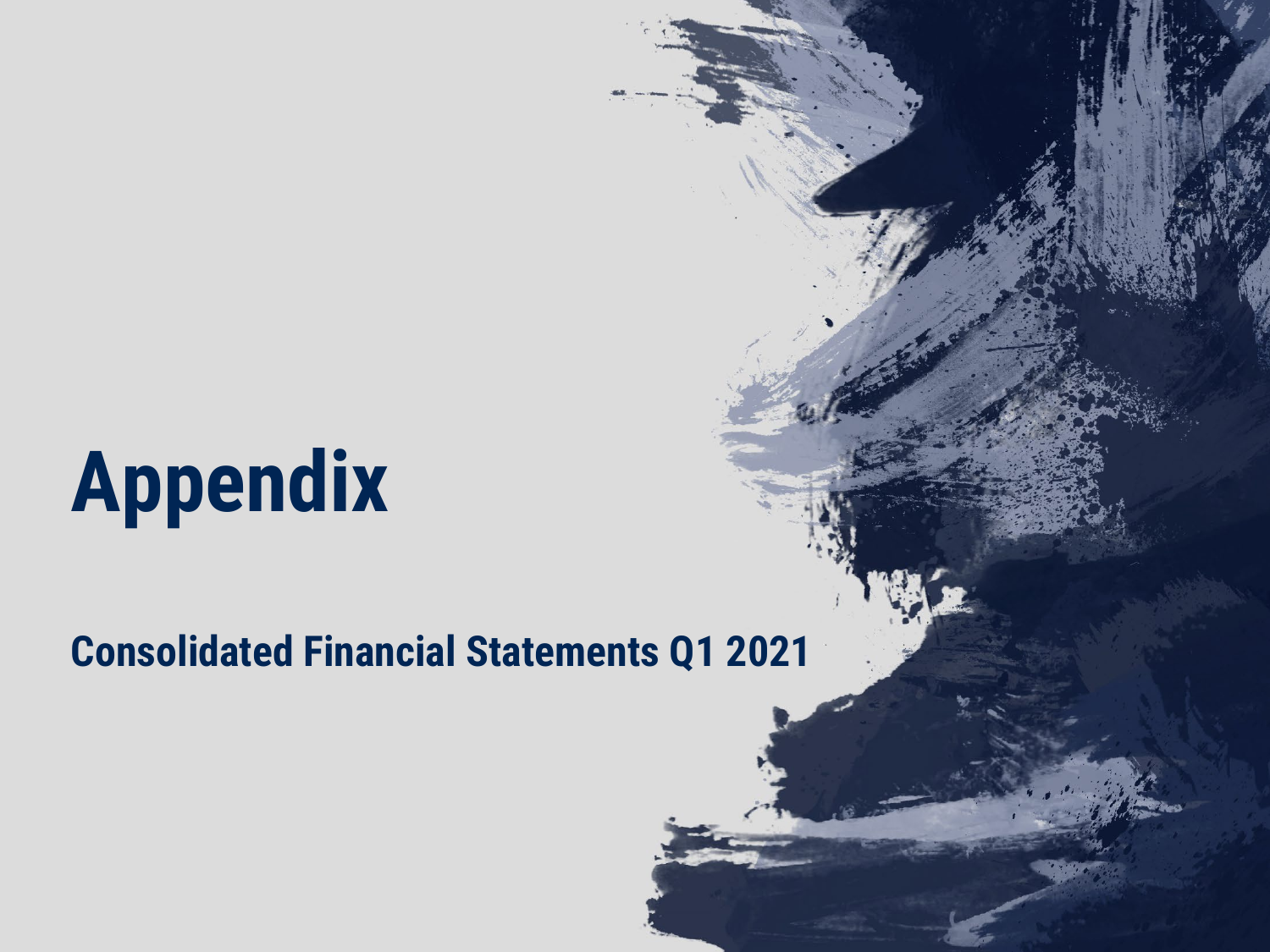# **CONSOLIDATED STATEMENT OF INCOME**



| Income Statement (in EUR 1,000)           | $01/01/-$<br>31/03/2020 | $01/01 -$<br>31/03/2021 | $\Delta$ in % |
|-------------------------------------------|-------------------------|-------------------------|---------------|
| <b>Gross betting and gaming revenue</b>   | 32,245                  | 30,463                  | $-5.5%$       |
| Betting fees and gaming levies            | $-5,589$                | $-6,497$                | 16.2%         |
| Value-added tax (VAT)                     | $-1,129$                | $-321$                  | $-71.6%$      |
| Net betting and gaming revenue            | 25,528                  | 23,644                  | $-7.4%$       |
| Other income                              | 166                     | 479                     | 188.6%        |
| Personnel expenses                        | $-4,904$                | $-5,034$                | 2.7%          |
| <b>Advertising expenses</b>               | $-6,573$                | $-7,402$                | 12.6%         |
| Other operating expenses                  | $-5,189$                | $-4,740$                | $-8.7%$       |
| <b>EBITDA</b>                             | 9,029                   | 6,947                   | $-23.1%$      |
| Amortisation/Depreciation                 | $-460$                  | $-527$                  | 14.6%         |
| <b>EBIT</b>                               | 8,569                   | 6,421                   | $-25.1%$      |
| <b>Financial result</b>                   | $-25$                   | $-63$                   | 152.0%        |
| <b>EBT</b>                                | 8,544                   | 6,358                   | $-25.6%$      |
| Taxes on income and earnings              | $-2,709$                | $-1,962$                | $-27.6%$      |
| <b>Consolidated profit for the period</b> | 5,835                   | 4,396                   | $-24.7%$      |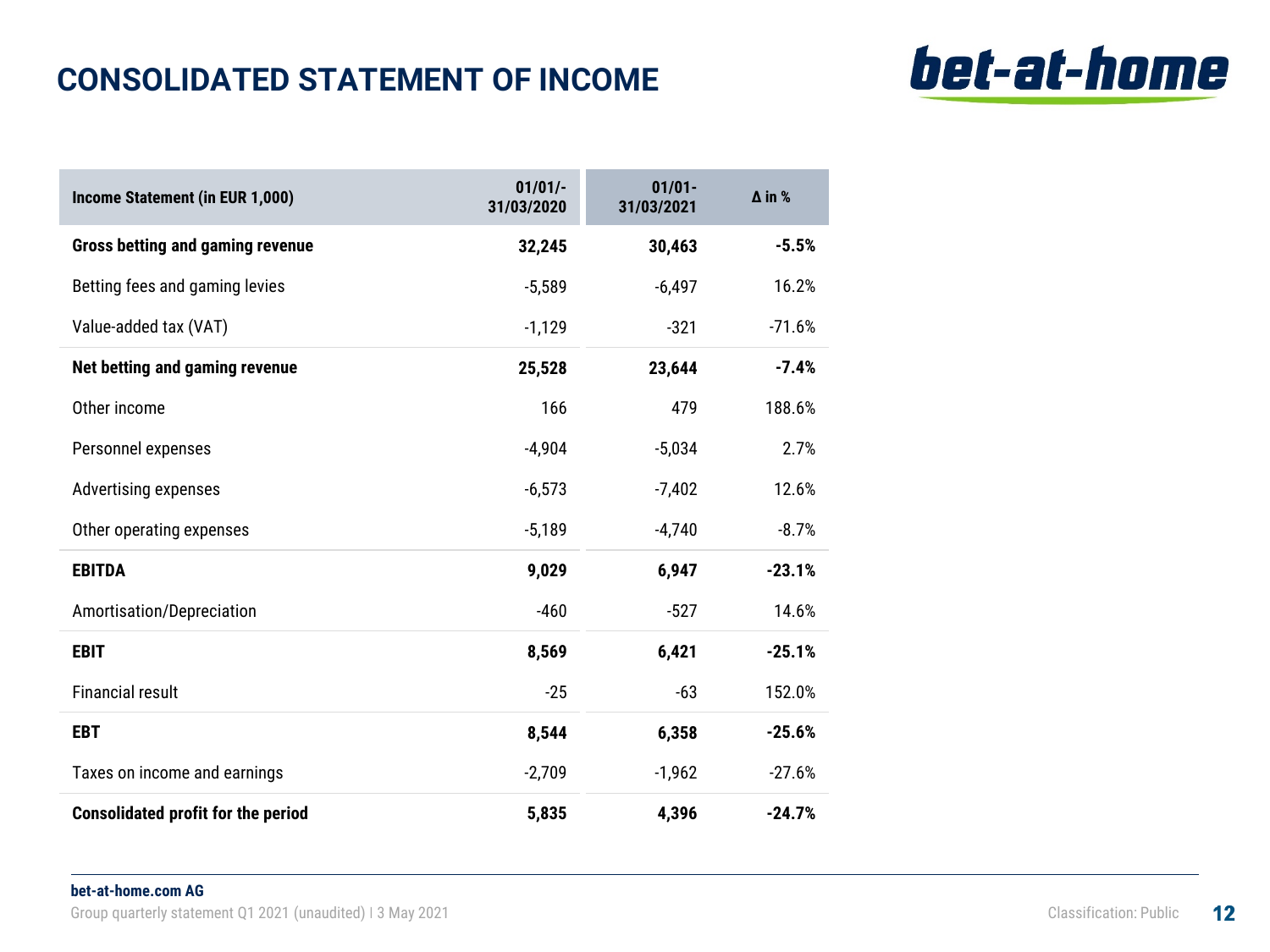# **CONSOLIDATED STATEMENT OF FINANCIAL POSITION**



bet-at-home